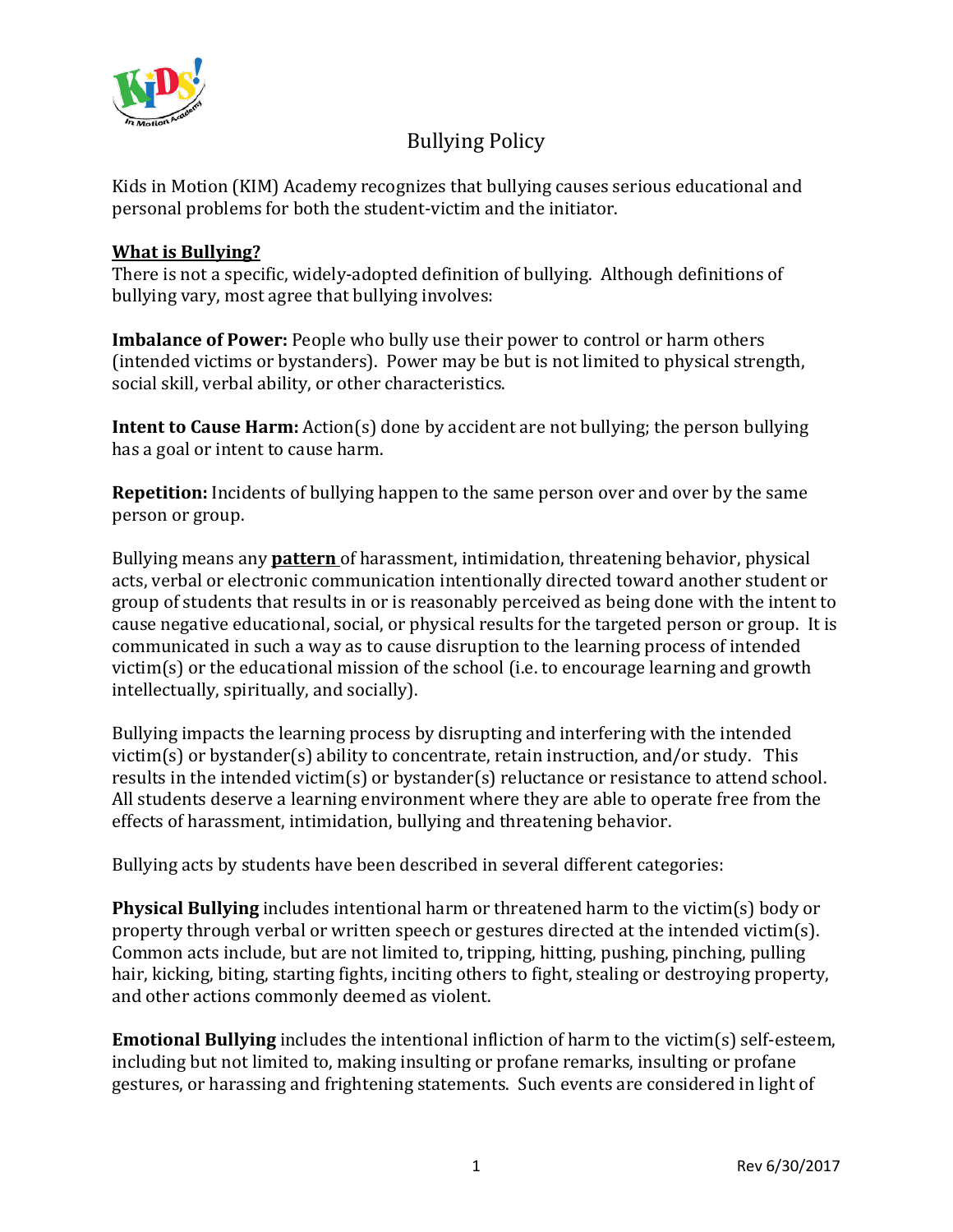

the surrounding facts, the history of the students involved, and age, maturity, and special characteristics of the students.

**Social Bullying** includes intentional harm to the victim(s) group acceptance including, but not limited to, harm resulting from intentionally gossiping or intentionally spreading negative rumors that result in the victim(s) being excluded from a school activity or student group; the intentional planning and/or implementation of acts or statements that inflict public humiliation, the spreading of untrue rumors or gossip designed to humiliate or embarrass, the false or malicious spreading of an untrue statement or statements about intended victim(s) that exposes the him/her to contempt or ridicule or deprives him/her of the confidence and respect of student peers.

**Sexual Bullying** includes intentional harm to the victim(s) resulting from, but not limited to, making unwelcome sexual comments about the intended victim(s); making vulgar, profane, or lewd comments or drawings or graffiti about the intended victim(s); directing acts of a sexual nature at school, including the fondling or touching of private parts of the intended victim's body.

## **Understanding and Preventing Student Bullying**

All KIM Academy teaching and administrative personnel will be aware of and understand this Bullying Policy and receive annual bullying training. KIM Academy teaching and/or administrative personnel will contact parents/guardians of students involved in a bullying incident to make them aware of incidents and action(s) taken or to be taken.

All staff and volunteers will be provided with a copy of this Policy. Staff and volunteers are expected to report incidents of bullying to administrative personnel so that contact with appropriate parties and action(s) taken or to be taken may be explained.

All parents will be provided with a copy of this Policy with the KIM Academy Student Handbook. Parents/Guardians are expected to report incidents of bullying to the KIM Academy administrative personnel for investigation and determination of appropriate disciplinary action(s).

All students will be provided an age appropriate summary of the Policy as well as ongoing instruction and reinforcement of proactive bullying prevention strategies. Students are expected to report incidents of bullying to KIM Academy teaching and/or administrative personnel for investigation and determination of appropriate disciplinary action(s).

Students and parents/guardians will participate in and adhere to the educational program designed and developed by KIM Academy personnel, which sets out expectations for student behavior and emphasizes understanding of student bullying; its prevention, identification; and the school's response to and prohibition of such conduct, and the reasons why the conduct is destructive, unacceptable and will lead to discipline. Students shall also be informed of the possible consequences of bullying conduct toward their peers.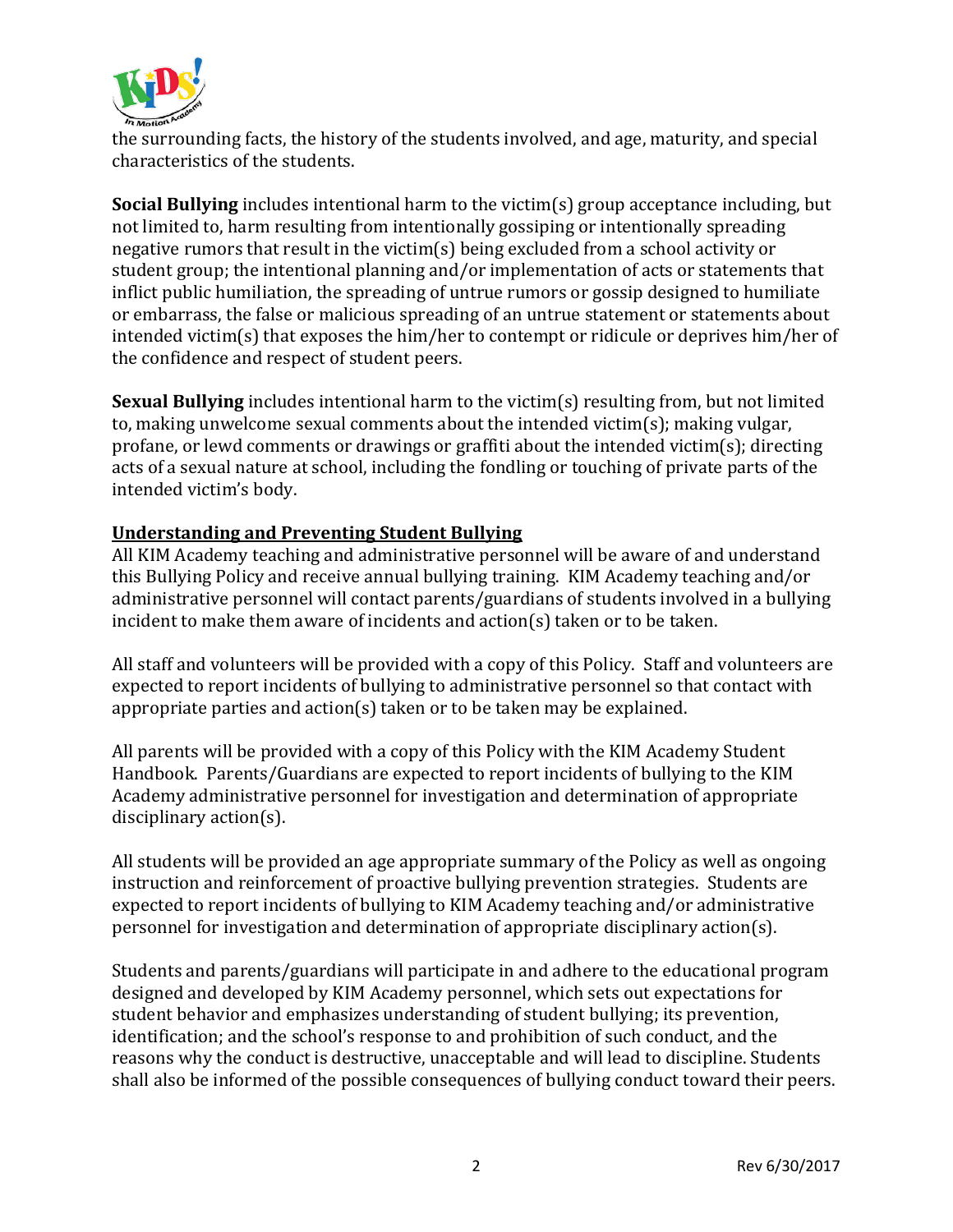

Bullying Prevention policy shall be posted at various locations within the school.

## **Reporting Acts of Suspected Acts of Bullying**

Acts or suspected acts of bullying should be immediately reported to KIM Academy teaching and/or administrative personnel official.

- 1. **Student Reporting of Bullying** Students are encouraged to tell school personnel if they are the victim of or witness acts of bullying.
- **2. Staff/Volunteer Reporting of Bullying -** Any employee or volunteer is to report acts or behavior that the employee/volunteer witnesses that appears to constitute bullying, or the employee/volunteer has reliable information that would lead a reasonable person to suspect that a student or person is a target of bullying shall immediately report it to KIM Academy administrative personnel.

## **Investigating and Responding to Alleged Incidents of Student Bullying**

- 1. **Responsibility for Policy Enforcement** The principal is responsible for enforcing this policy at KIM Academy.
- 2. **Investigation, Determination, and Preventive Action -** The principal shall investigate all reported incidents of bullying or suspected bullying and make a determination regarding whether the conduct actually occurred or is occurring, and take prompt and effective action to address confirmed incidents and prevent their recurrence. This action may impose consequences. Such consequences and remedial action may also be imposed for a student found to have falsely accused another as a means of retaliation, reprisal or as a means of bullying. If the principal determines a student or group of students has intentionally bullied another, he/she/they may receive consequences detailed below:
	- **a. 1st Occurrence – Verbal warning and parent/guardian contact to discuss incident and develop action plan moving forward**
	- **b. 2nd Occurrence – Conference with parent/guarding to discuss ongoing incidents and revision of action plan and suspension for a school day as determined by the principal.**
	- **c. 3rd Occurrence – Conference with parent/guarding to discuss ongoing incidents and invitation for student not to return to KIM Academy**
- 3. **Parent Notification -** The Principal or the Principal's designee shall make timely notification to the parent or guardians of a victim of documented and verified bullying, and to the parents or guardians of the perpetrator of the documented and verified bullying.

## **Parental Responsibilities**

Parents/Guardians will receive an annual written copy of KIM Academy's Bullying Policy. Parents/Guardians will be advised that to help prevent bullying at school, they should:

- 1. Encourage their children to report bullying to them, their school Principal or other responsible adult when it occurs.
- 2. Take advantage of opportunities to talk to their children about bullying.